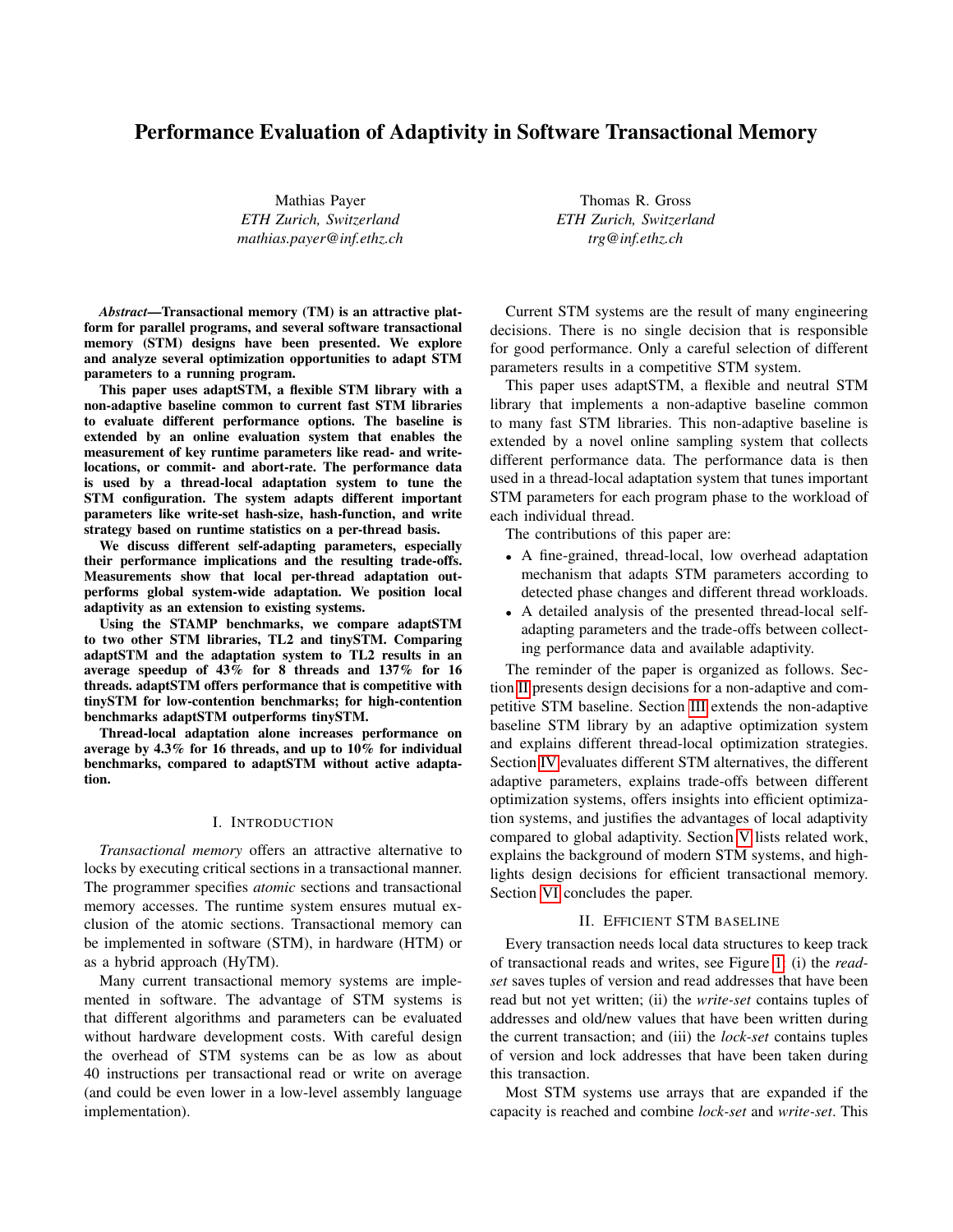

<span id="page-1-1"></span>Figure 1. Transaction-local data, including read-set, lock-set and write-set.

simple approach has limited scalability. An alternative to arrays are hash-tables. Entries in the *read-set* and *write-set* can be hashed into different hash-tables for fast lookups.

A platform to evaluate adaptivity in STM systems must build on a fast, competitive, and non-adaptive baseline implementation. The implementation of the non-adaptive adaptSTM baseline makes the following design decisions:

- Global versions: adaptSTM uses a single static global array for versions and locks. Experiments with the STAMP [\[2\]](#page-9-0) benchmarks show that a good average size for the locking table is  $2^{22}$ \*sizeof(word), and a shift by 5 bits (( $addr>>5$ ) & (HASH\_PATTERN)) offers a good tradeoff between fine-grained locking and additional overhead for handling too many locks.
- Locking strategy: adaptSTM implements both *eager locking* and *lazy locking* for write locations, but prefers eager locking to enable an adaptive selection between *write-back* and *write-through* write strategies.
- Cache locality: transactions use separate arrays for readsets, lock-sets, and write-sets. If the number of locations exceeds a specific threshold a hash-table is built onthe-fly to enable faster lookup. Our experiments with the STAMP benchmarks show that a hash-table is not beneficial for read-sets and lock-sets. For write-sets a hash-table for 32 entries is best on average, but the optimal size varies greatly between benchmarks.
- Read-set revalidation: if a transaction reads or writes a location, or tries to commit, the version of an allotted lock can be larger than the transaction's version. A naive approach would abort whenever such a higher version is encountered. To reduce the amount of retried transactions adaptSTM tries to *update the version of the transaction* to the current global time. Versions of all untaken locks of the current transaction are validated (for eager locking the locks corresponding to all read locations are validated, for lazy locking all write locks are validated as well). If no location has been written by another transaction since the start of the current

transaction (e.g., no old value that is no longer existent was read in the current transaction), then the version is updated to the current global time and the transaction continues.

Contention management: for contended transactions adaptSTM implements a wait and retry strategy. The current transaction is yielded a configurable number of times. The yield operations give the other threads the opportunity to release the lock before the current transaction has to abort itself.

#### III. ADAPTIVITY IN STM

<span id="page-1-0"></span>Current STM systems are optimized for the average case. They cannot adapt to different workloads or phase changes. The advantage of an adaptive STM design is that the adaptation mechanism tailors the STM parameters to current phases and workloads at runtime.

The adaptation system uses the information provided by the online sampling system to justify a deliberate decision. Adaptation can be global (for all threads), or thread-local, whereas both forms of adaptation have their advantages.

Important sampled metrics include the transaction frequency, the number of unique read and write locations, the number of hash-table collisions per hash-table (e.g., for the global lock, read-set, and write-set), the number of aborts compared to the number of successful commits, and the quality of hash functions. These thread-local counters are measured using a moving window implementation in the transaction library.

Our adaptation system uses the runtime data to select between different write strategies, to adapt the local writeset hash-function, and to tune the locality of the write-set's hash-table.

#### *A. Adaptivity in current systems*

Adaptivity is a challenging property for dynamic systems. It enables an STM system to adapt to different workloads as well as to phases during the runtime of a program. Adaptivity faces two challenges: (1) it must find a good configuration that outperforms the non-adaptive baseline and (2) it must find that configuration fast and with low overhead.

Different forms of adaptivity already exist in current systems. Marathe et al. developed ASTM [\[17\]](#page-9-1), an objectbased STM algorithm that extends DSTM [\[13\]](#page-9-2) and adapts (i) lazy and eager lock acquire strategies, and (ii) two forms of meta-data for transactional objects. TinySTM [\[8,](#page-9-3) [9\]](#page-9-4) showed that an eager acquire strategy is better for lock-based STMs because of the earlier conflict detection. TinySTM [\[9\]](#page-9-4) is the first lock-based STM that uses *global* optimizations to adapt the size and the hash function of the global locking table.

Yoo and Lee present a TM system that uses an adaptive transaction scheduler [\[29\]](#page-9-5). The scheduler detects high contention and throttles the number of concurrent transactions.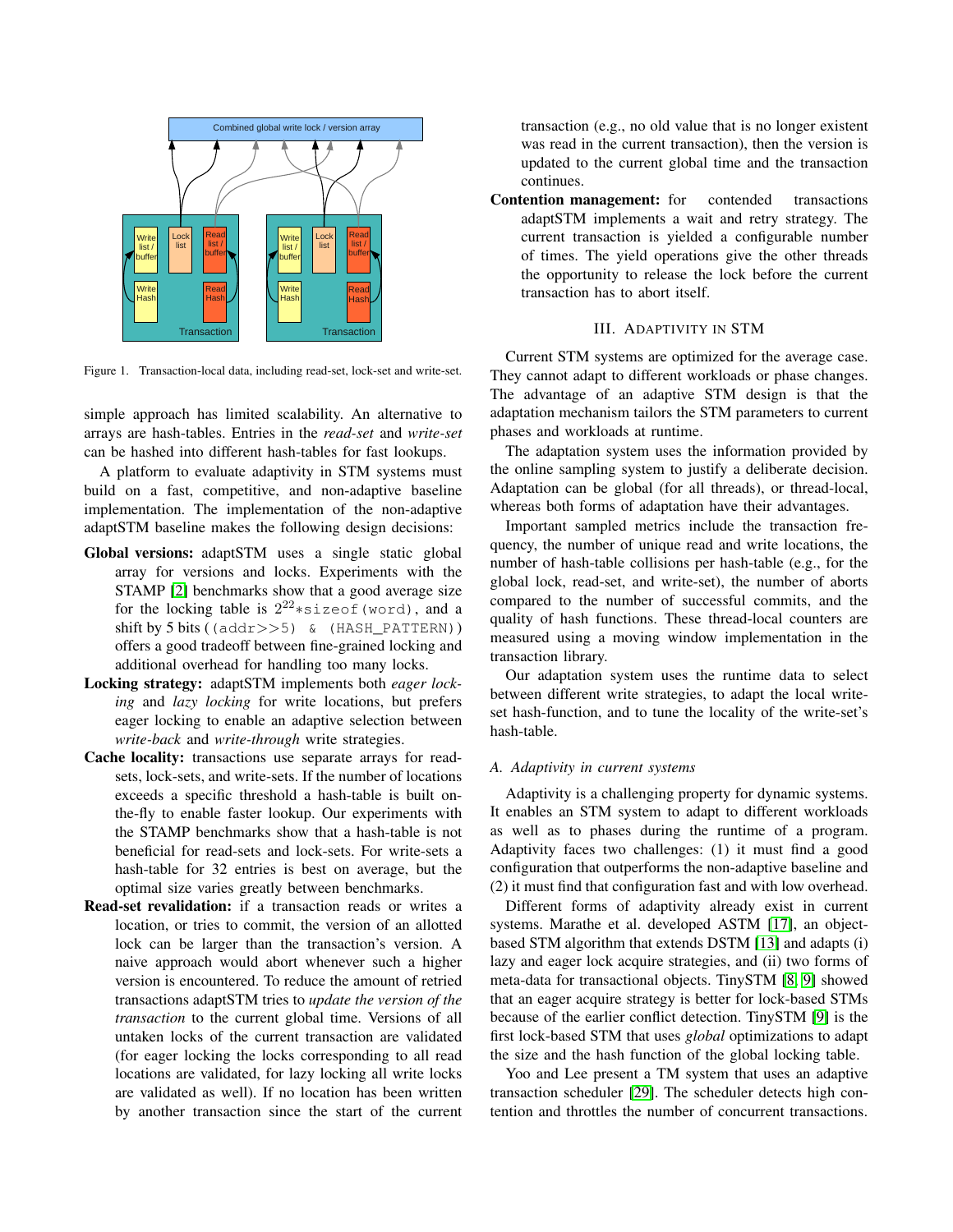adaptSTM [\[20\]](#page-9-6) on the other hand uses eager-locking, sampling, and local adaptivity to adapt different *thread local* parameters (e.g., hash-table size for write-sets, locality tuning for thread-local hash-tables, selecting between writeback and write-through strategies, and adaptive contention management). adaptSTM takes the idea from other adaptive STM systems and extends adaptivity to thread-local parameters using a wide selection of different adaption options.

## *B. Local vs. global adaptivity*

There are two approaches to adaptivity. One is global adaptivity, which changes the parameters for all running transactions. The other is local adaptivity, which changes the parameters on a per-thread basis.

The advantage of local adaptivity over global adaptivity is that every thread has its local settings, e.g., a reader-thread optimizes the transactional parameters for best read performance and a writer-thread optimizes for write throughput. *Global adaptivity* is a bottleneck for scalability as it requires global synchronization and barriers for all threads that make frequent changes of the adaptive parameters expensive. Each thread on the other hand can change the *local* transactional settings without synchronization overhead every time a transaction is started or restarted.

The disadvantage of local adaptivity is that some changes are not covered in this scheme, e.g., the global lock hashfunction or the size of the global lock table cannot be changed at runtime without synchronization, but must be preset to a reasonable value. Some global changes like adaptation of the contention manager can be done without synchronization if designed carefully.

Even a switch between eager and lazy locking can be implemented without synchronization. Both locking schemes can be used in parallel transactions, although fairness is not guaranteed as the probability for a conflict is higher in a lazy locking scheme.

## *C. Write-back vs. write-through*

Any STM library must buffer transactional writes to ensure correctness. A transaction either buffers the written locations locally and writes the data back as soon as the transaction is in the commit phase (*write-back* or lazyupdate). Alternatively the transaction writes the data directly to memory and caches the original value locally (*writethrough* or eager-update).

A *write-back* strategy offers cheap abort possibilities, but the commit phase takes longer as all data is written to memory. With a *write-through* strategy the commit phase is cheap, but an abort is more expensive.

In a contended environment with a high abort rate it is beneficial to use write-back instead of write-through to commit write changes to memory.

adaptSTM samples the abort rate and decides to switch between write-back and write-through, if the abort rate reaches a threshold. The adaptation system uses the average of the last 64 transactions to calculate the abort rate.

# *D. Adapting the size of hash-tables*

The size of the write-set hash-table is crucial for good performance. If the hash-table is too large, then the overhead of resetting the table every time a transaction starts is high. On the other hand, if the table is too small, then the lookup will be slow due to many hash collisions. In the current implementation of adaptSTM hash collisions are queued in a linked list in the same hash-table slot.



<span id="page-2-0"></span>Figure 2. Summary of the hash-table adaptation mechanism, depending on the number of hash collisions and the load in the hash-table.

The adaptation system samples the moving average of unique write locations per transaction. If the load of the hash-table is more than 33% then the size of the table is doubled. On the other hand, if the load is below 10% then the size of the table is halved. Details about the adaptation policy are illustrated in Figure [2.](#page-2-0) The data are obtained using the STAMP benchmarks and offer a good tradeoff between hash-table size and hash-table collisions.

# *E. Locality tuning for thread-local hash-tables*

One criterion for low-level hash-functions is speed. They should not use more than a couple of instructions, otherwise the cost of the hash-function is higher than the potential benefit from a better distribution. Simple hash-functions are not able to cover all data access patterns. The adaptation system switches between different simple hash-functions for the thread-local write-set and selects the hash-function with a low number of hash collisions. The list of hash-functions is:

- ( $addr<) & SIZE, whereas X is 2, 4, 5, 6, or 8.$
- ((addr<<16)&SIZE)ˆ((addr<<5)&SIZE)
- $\bullet$  ((addr << 12) & SIZE)^ ((addr < < 2) & SIZE)

The choice of the hash-function is a trade-off between quality and speed. These seven hash-functions cover a wide range of different data-access patterns and the number is still low enough to provide a quick turn-around between the different hash-functions if the number of hash collisions is high.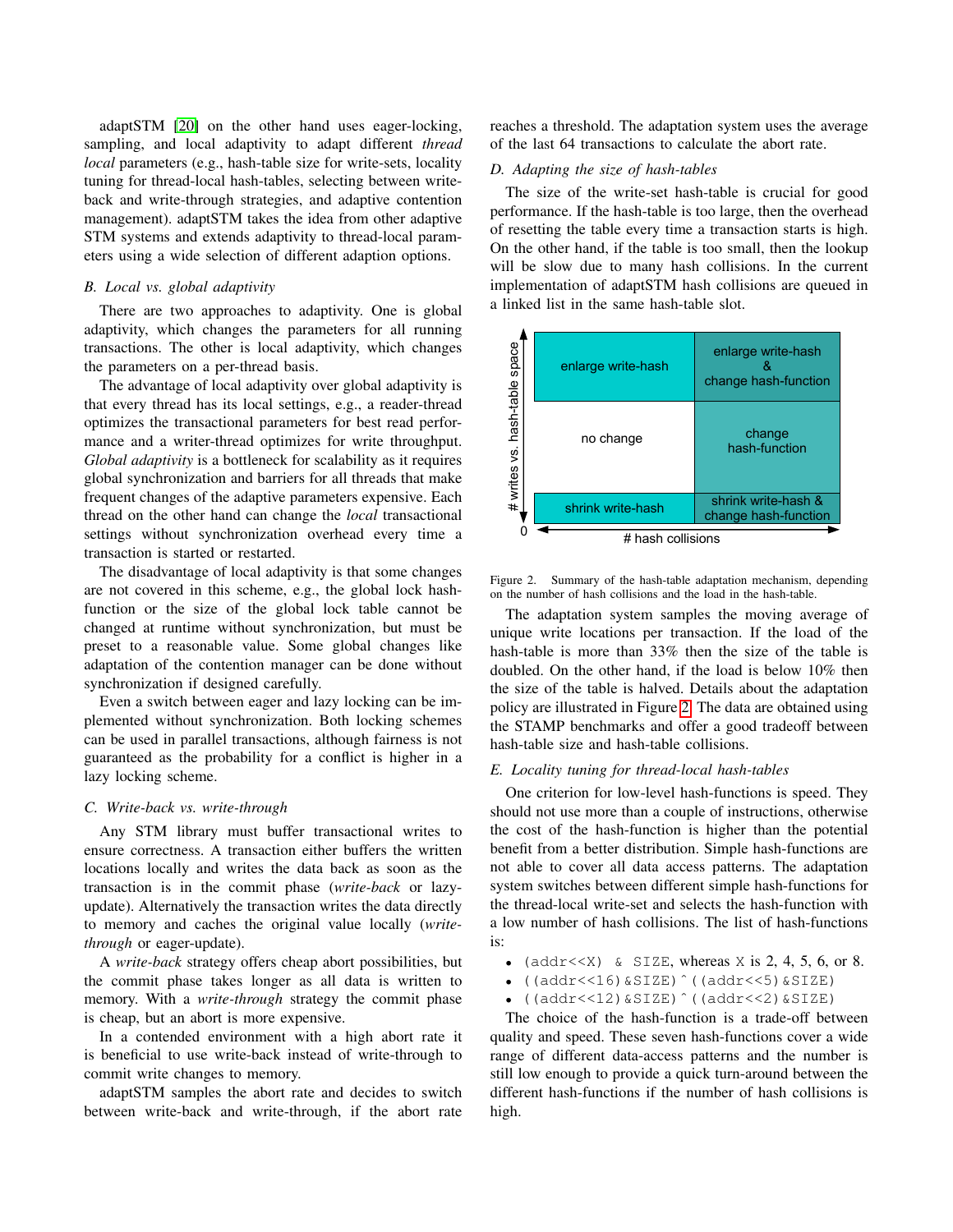#### *F. Adaptive contention management*

An extension of the basic contention management is to scale the number of yield operations according to the overall contention in the system. The current transaction is yielded an amount of times relative to the number of retries for this transaction.

This adaptive contention strategy implements a backoff strategy that retries immediately if the contention is low, or yields an increasing amount of times in contended situations.

### *G. Adaptive statistics and overhead*

An adaptive system needs to collect statistics about the program and running transactions. Collecting performance numbers and additional flexibility to adapt individual parameters incur some overhead, e.g., additional counters and *if-*statements to select the correct setting.

Our non-adaptive baseline collects information about the number of unique write locations, as well as the overall number of write and read locations. The overhead to add additional counters for the number of started transactions, committed transactions, and aborted transactions is reasonable, as these events are relatively rare. More frequent events like lock collisions and hash collisions are more expensive to count, but do not incur a significant overhead.

#### IV. BENCHMARKS AND EVALUATION

<span id="page-3-0"></span>This section presents an evaluation of different optimizations, adaptive parameters, and performance compared to other STM systems based on the STAMP [\[2\]](#page-9-0) benchmark suite version 0.9.10.

All benchmarks were measured on two Intel 4-core Xeon E5520 CPUs resulting in a total of 8 cores with 2.27GHz and 12GB main memory. The system uses Ubuntu version 9.04 for 64bit systems, glibc version 2.9.1, and gcc version 4.3.3- 5. Average speedups are calculated by comparing overall execution time for all programs for different configurations. adaptSTM supports both 32bit and 64bit mode. The measurements presented here use the 64bit version.

The analysis shows measurements for 1, 2, 4, 8, and 16 threads. The measurements for 16 threads represent a contended situation where always two threads share one core. The results for 16 threads show how well a system handles contention.

The next sections present an analysis of different STAMP characteristics, an evaluation of non-adaptive optimizations like the read-set extension, implications of adaptive parameters, and evaluate performance compared to tinySTM and TL2 to provide a reference to other published systems.

## *A. STAMP characteristics*

The STAMP benchmarks cover a wide range of transactional programs. The workload configuration for the benchmarks in this paper is available in Table [I.](#page-3-1)

| Benchmark         | <b>Parameters</b>                         |
|-------------------|-------------------------------------------|
| <b>Bayes</b>      | $-v32 - r4096 - n10 - p40 - i2 - e8 - s1$ |
| Genome            | $-q16384 - s64 - n16777216$               |
| kmeans            | $-m25 - m15 - t0.00001$                   |
|                   | $-i$ random-n65536-d32-c16.txt            |
| Labyrinth         | $-i$ random-x512-y512-z7-n512.txt         |
| Vacation          | $-n4 - q60 - u90 - r1048576 - t4194304$   |
| Intruder          | $-a10 -1128 - n262144 - s1$               |
| SSC <sub>A2</sub> | $-s20 - i1.0 - u1.0 - 13 - p3$            |
| YADA              | $-a15 -i$ ttimeu1000000.2                 |

Table I

<span id="page-3-1"></span>

Table [II](#page-3-2) shows that the STAMP benchmarks are challenging for STM systems. The total number of transactions ranges from about 1,546 for Bayes to up to 23,428,126 for Intruder and the average transactional footprint varies as well. There are benchmarks with a high number of transactional reads and writes (Vacation, Labyrinth, and YADA) and there are benchmarks with a low number of transactional reads, and writes (SSCA2, kmeans, and Bayes).

| Bench.                              | commits   locks |                | reads |      |       | writes   |          |               |
|-------------------------------------|-----------------|----------------|-------|------|-------|----------|----------|---------------|
|                                     |                 |                | avg.  | min. | max.  | avg.     | min.     | max.          |
| $Bayes^a$                           | 33              |                |       |      | 26    |          |          |               |
|                                     | 1,513           | $\overline{c}$ | 23    |      | 423   | 2        | 0        | 20            |
| Genome                              | 2,489,218       | $\Omega$       | 36    | 1    | 4,154 | $\theta$ | 0        | 24            |
| Intruder                            | 23,428,126      |                | 23    | 3    | 875   |          | 0        | 47            |
| $k$ means <sup><math>b</math></sup> | 87,382          | 24             | 24    |      | 33    | 24       |          | 33            |
| Labyrinth                           | 1.026           | 177            | 180   | ٩    | 844   | 177      | 0        | 844           |
| SSCA <sub>2</sub>                   | 22,362,279      |                |       |      |       |          |          | $\mathcal{L}$ |
| Vacation                            | 4,194,304       | 7              | 394   | 14   | 1,807 | 7        | 0        | 79            |
| <b>YADA</b>                         | 2,415,298       | 13             | 58    | 0    | 1,320 | 16       | $\theta$ | 331           |

<span id="page-3-4"></span><span id="page-3-3"></span>*<sup>a</sup>*Bayes executes two different sequential STM runs. *<sup>b</sup>*kmeans has 720 equal sequential runs.

<span id="page-3-2"></span>Table II STAMP CHARACTERISTICS SHOWING COMMITS, LOCKS, AVG., MIN/MAX READS, AND AVG., MIN/MAX WRITES.

The varying load poses two challenges to the adaptation system. First, the adaptation system must find a good configuration. Second, the adaptation system must find the configuration fast and with tolerable overhead.

#### *B. Evaluation of the read-set extension*

Another factor that is important for competitive performance is the read-set extension optimization discussed in Section [II.](#page-1-1) Contention and read version failures rise with the number of concurrently running transactions. As contention increases other threads will increase versions of locks, creating conflicts with the current transaction. It is important to reduce the amount of unnecessary retries.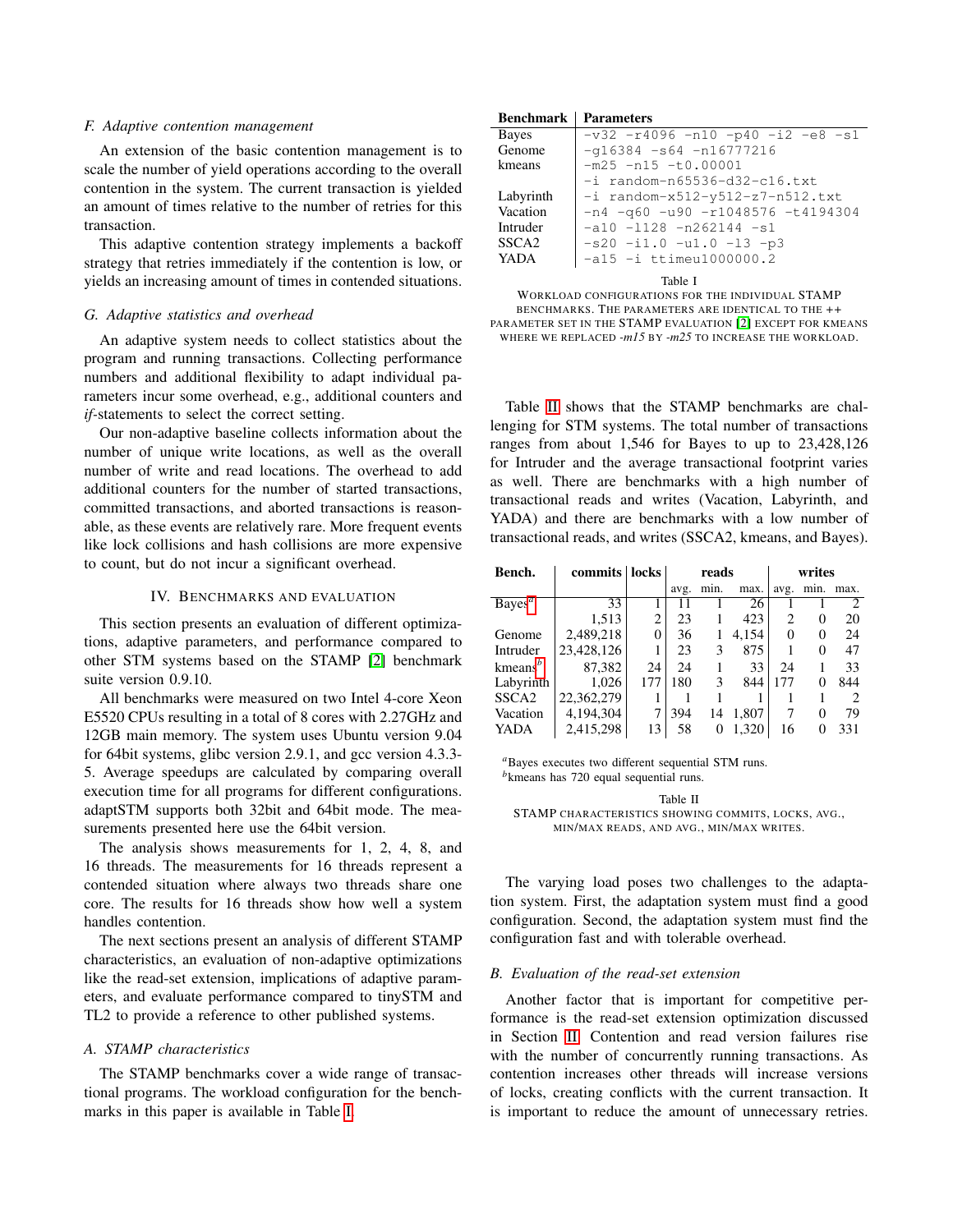| Bench.            | 2 threads | 4 threads | 8 threads | 16 threads |
|-------------------|-----------|-----------|-----------|------------|
| <b>Bayes</b>      | 17        | 23        | 27        | 27         |
|                   | 47%       | 57%       | 41%       | 52%        |
| Genome            | 1,346     | 3,350     | 8,945     | 10,611     |
|                   | 17%       | 53%       | 52%       | 38%        |
| Intruder          | 536,451   | 1,436,177 | 8,527,748 | 6,656,061  |
|                   | 96%       | 84%       | 75%       | 80%        |
| kmeans            | 175,525   | 569.984   | 1,682,853 | 1,535,232  |
|                   | 100%      | 100%      | 100%      | 100%       |
| Labyrinth         | 19        | 46        | 110       | 237        |
|                   | 100%      | 100%      | 100%      | 100%       |
| SSCA <sub>2</sub> | 33        | 106       | 57        | 149        |
|                   | 100%      | 100%      | 100%      | 100%       |
| Vacation          | 1,997     | 4,685     | 8,962     | 6.923      |
|                   | 92%       | 90%       | 89%       | 82%        |
| YADA              | 138.791   | 280,942   | 417.134   | 408,544    |
|                   | 95%       | 94%       | 91%       | 79%        |

Table III

<span id="page-4-0"></span>NUMBER OF READ-SET VALIDATIONS PER BENCHMARK FOR A SPECIFIC NUMBER OF THREADS AND PERCENTAGE OF SUCCESSFUL VALIDATIONS AND READ-SET EXTENSIONS.

| Bench.            | 2 threads  | 4 threads               | 8 threads               | 16 threads              |
|-------------------|------------|-------------------------|-------------------------|-------------------------|
| <b>Bayes</b>      | 1,476      | 1,392                   | 1,415                   | 1,323                   |
|                   | $1\%$      | $1\%$                   | $1\%$                   | $2\%$                   |
| Genome            | 2,489,218  | 2,489,220               | 2,489,220               | 2,489,228               |
|                   | $0\%$      | $0\%$                   | $0\%$                   | 2%                      |
| Intruder          | 23,428,127 | $\overline{23},428,129$ | $\overline{23,}428,133$ | $\overline{23,}428,141$ |
|                   | $1\%$      | 5%                      | 24%                     | 18%                     |
| kmeans            | 3,844,852  | 3.844.940               | 3,932,505               | 3,932,865               |
|                   | $1\%$      | $3\%$                   | 10%                     | $9\%$                   |
| Labyrinth         | 1,028      | 1,032                   | 1,040                   | 1,056                   |
|                   | $2\%$      | $4\%$                   | $10\%$                  | 20%                     |
| SSCA <sub>2</sub> | 22.362.283 | 22,362,287              | 22,362,295              | 22,362,315              |
|                   | $0\%$      | $0\%$                   | $0\%$                   | $0\%$                   |
| Vacation          | 4,194,304  | 4.194.304               | 4.194.304               | 4.194.304               |
|                   | $0\%$      | $0\%$                   | $0\%$                   | $0\%$                   |
| <b>YADA</b>       | 2,495,029  | 2.544,550               | 2.581.206               | 2.574.275               |
|                   | 8%         | 12%                     | 21%                     | 383%                    |
|                   |            |                         |                         |                         |

Table IV

<span id="page-4-1"></span>NUMBER OF COMMITS PER BENCHMARK FOR A SPECIFIC NUMBER OF THREADS AND RELATIVE PERCENTAGE OF RETRIES.

Instead of aborting, adaptSTM tries to extend the read-set by (re-)validating all previous reads.

Table [III](#page-4-0) shows that most benchmarks exhibit a high success rate for read-set validation and extension. This optimization reduces contention between threads and increases the commit rate. The benchmarks show that re-validation and read-set extension is successful in the majority of the cases.

### *C. Commit and retry rates*

An important performance parameter to measure contention is the retry rate as a function of the number of successful commits. Contention will increase with the number of threads and result in more retries.

As shown in Table [IV,](#page-4-1) this assumption holds for the Intruder, kmeans, Labyrinth, and YADA benchmarks. Genome, and Vacation exhibit the same behavior, but the number of retries is very low. However the Bayes and SSCA2 benchmarks do not follow this pattern. The number of retries is almost constant. An analysis using Valgrind [\[19\]](#page-9-7) and the callgrind tool shows for the Bayes benchmark that *malloc* and *free* consume more than 40% of the time.

An external limitation is the memory allocation system. The glibc memory allocator uses locks to ensure mutual exclusion. As the number of threads increases the calls to the memory allocator lead to an unwanted synchronization and linearization. This limitation is removed if a lock-free allocator or an STM-aware memory allocator is used [\[25\]](#page-9-8).

## *D. Design decisions for the global locking table*

Two parameters can be changed for the global locking table: (i) the size of the table, and (ii) the hash-function. It is important that these parameters are selected carefully as they are crucial for good performance.

The most important factor for the size of the locking table is that the table must be large enough to support enough locks for all concurrent transactions. But one must keep in mind that the size of the locking table is mainly responsible for the initialization cost during the STM startup.

The hash-function represents an important tradeoff between data locality and over-locking. If shifting hashfunctions of the form  $(addr< & HASH_SIZE are$ used then  $2^X$  bytes are mapped to a single lock. The stride covered by the hash-function should be large enough to cover the data structure and small enough so that it does not hinder concurrent access between data structures that are next to another. Table [V](#page-4-2) shows the different interaction patterns. Our experiments indicate that more complex hashfunctions with more instructions result in too much overhead for which the better hash distribution does not compensate.

The expected result for different configurations of the locking table size and the numbers of shift bits is that the performance will vary greatly depending on the data locality and data parallelism of individual benchmarks.

In our experiments we use STAMP and adaptSTM in the default configuration without adaptation to evaluate different combinations of number of shift bits and the table size to

 $\frac{1}{2}$  Shift bits Data locality Results Data locality Results Data locality Results Data locality Results Data locality Results Data locality Results Data locality Results Data locality Results Data locality Results Da

| # SHIIL DRS | рата юсашу | resuu                     |  |  |
|-------------|------------|---------------------------|--|--|
| low         | low        | Good mapping between lock |  |  |
|             |            | distribution and locality |  |  |
| low         | high       | Missed potential for lock |  |  |
|             |            | optimization              |  |  |
| high        | low        | Possible contention for   |  |  |
|             |            | concurrent threads        |  |  |
| high        | high       | Good mapping between lock |  |  |
|             |            | distribution and locality |  |  |
|             |            | Table V                   |  |  |
|             |            |                           |  |  |

<span id="page-4-2"></span>DIFFERENT CONFIGURATIONS FOR HASH-FUNCTIONS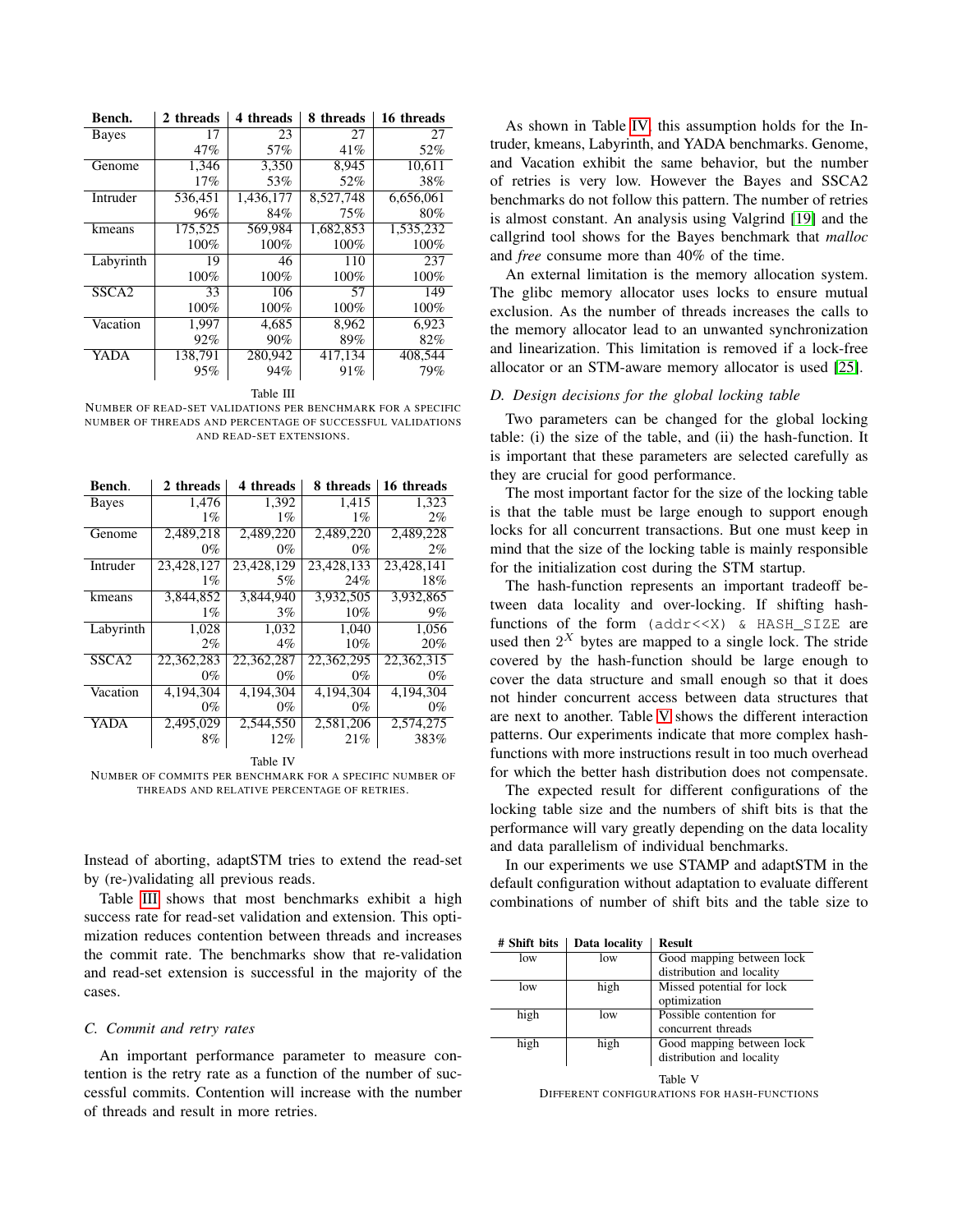

<span id="page-5-0"></span>Figure 3. Execution time for different locking table sizes and shifting hash-functions, first 4 STAMP benchmarks, 4 threads.

reason about the variance in these parameters. Figure [3](#page-5-0) compares locking table sizes from  $2^{16}$  to  $2^{26}$  entries and from 0 to 10 shift bits and shows averages for 4 threads of 5 runs for Bayes, Genome, Vacation, and kmeans. The results for the remaining STAMP benchmarks are similar and not shown here because of space limitations. The standard deviation was low for most runs, except some corner cases with a large number of shifts.

Except for the Genome benchmark, the size of the locking table has no influence on the runtime of the benchmark. Only for tiny tables and a low number of shifts (0, or 2) the table size has a noticeable effect because of the larger amount of locks a transaction must hold. Larger locking tables lead to better performance in the Genome benchmark with diminishing returns after  $2^{20}$  entries. The results show that any table size of  $2^{20}$  to  $2^{24}$  entries is reasonable, and there is no need to adapt the size of the locking table at runtime. The number of shifts must also be smaller than 8, otherwise benchmarks like Genome, kmeans, Intruder, and YADA will experience overlocking.

Reasonable choices of the locking table size and a reasonable number of shift bits result in low changes of the program behavior. Runtime differences are not dominant and global adaptivity is not needed for locking table sizes and number of shifts. Adaptivity is not beneficial in all cases, therefore adaptSTM uses a fixed locking table size of  $2^{22}$ entries and a fixed number of 5 hash bits.

#### *E. Breakdown of the adaptive parameters' effectiveness*

Depending on the workload of the program different adaptive parameters result in optimal throughput. This section analyzes the different thread-local adaptive parameters and their contribution to the overall result.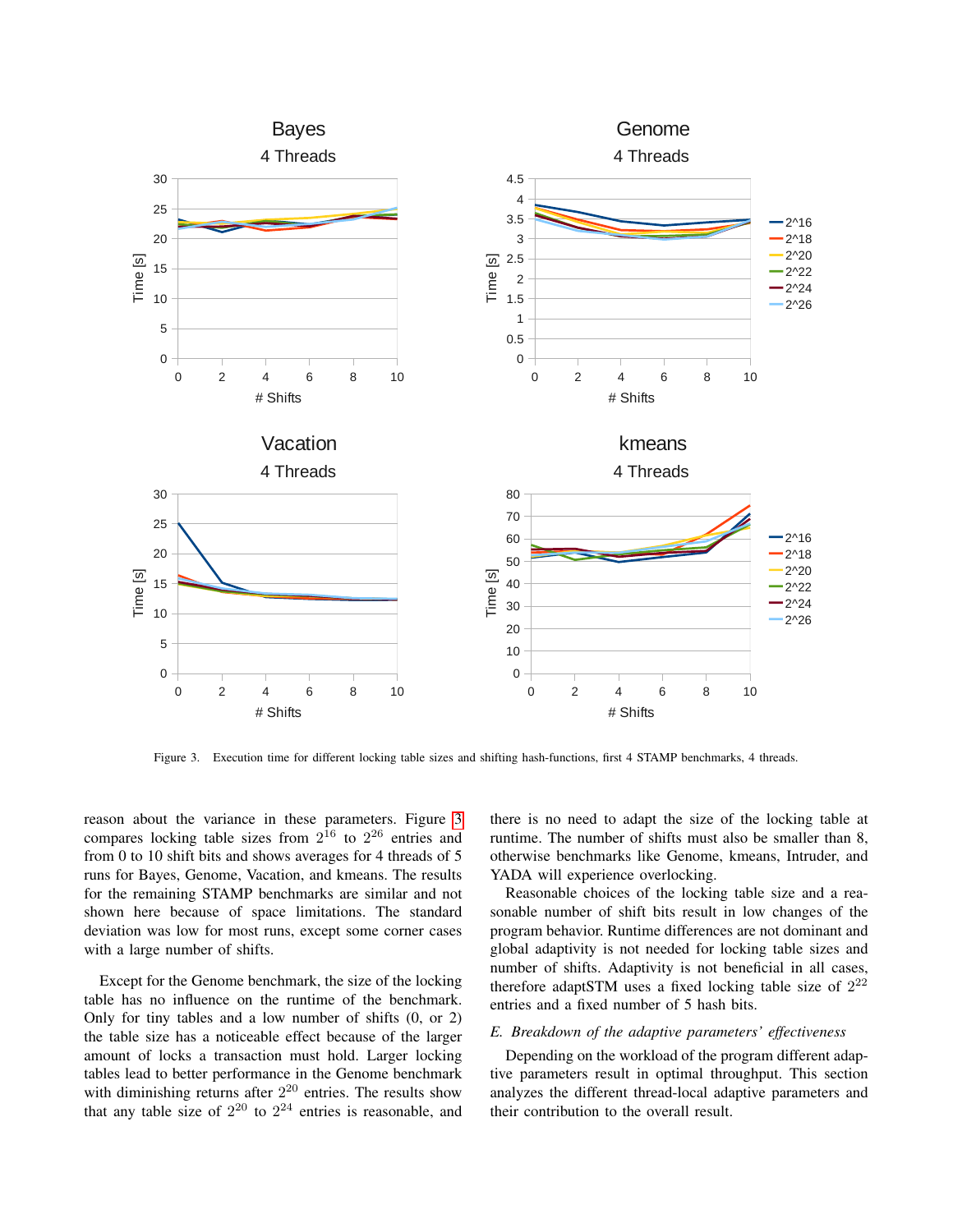

<span id="page-6-0"></span>Figure 4. Effects of different STM parameters showing different adaptive configurations, runtime is relative to the non-adaptive case (lower is faster).

The adaptation process and online optimization is stable and converges to optimal results quickly, leading to a low runtime standard deviation. Figure [4](#page-6-0) shows the following adaptSTM configurations using the average of 5 runs (standard deviation is low for all benchmarks):

- naWB: Baseline configuration with write-back methodology and without adaptation.
- aWBT: Configuration with activated thread-local adaptation, offering dynamic configuration of the write strategy (write-back or write-through), and an exponential drop-off in the waiting time for contended transactions.
- aWWH: Adds automatic configuration of the size of the write hash array for fast lookup of write entries to aWBT.
- aWHH: Extends aWWH with different hash lookup functions to tune locality in the write hash array.
- aALL: Uses all adaptive parameters. The aWHH configuration is extended by a selective Bloom filter [\[1\]](#page-9-9) to speedup the lookup of write entries.

Figure [4](#page-6-0) shows that fine-grained thread-local adaptive tuning increases performance of a STM library by 4.3% on average for 16 concurrent threads, 3.4% for 8, and 3.8% for 4 concurrent threads over the non-adaptive configuration. Individual benchmarks show performance improvements of up to 10% compared to the non-adaptive baseline.

The adaptive configuration starts with the best mean configuration for the STAMP benchmarks and tries to improve from there. The thread-local fine-grained adaptation system checks and adapts the parameters every 64 times a new transaction is started, or a conflicting transaction is retried.

Thread-local adaptation enables an STM system to adapt to changing situations like higher contention through concurrent threads, program phases, or different workloads. The parameters are adapted as soon as the changed workload is detected. Thread-local adaptation relies on an exact online sampling system to offer a broad optimization spectrum and to enable better performance for STM libraries.

The adaptation system adds some overhead to the total processing time. It is not surprising that the runtime for a single thread can be higher than for a system without adaptation. But as soon as the environment gets less stable (e.g., the number of threads increases or there is some background activity due to concurrent tasks), the adaptation system increases performance by tuning the correct parameters.

## *F. Comparison with other STM libraries*

This section compares the performance of adaptSTM with adaptivity against two fast STM systems: TL2 [\[5\]](#page-9-10) version 0.9.6, and tinySTM [\[9\]](#page-9-4) version 0.7.3 and 0.9.9. Two versions of tinySTM were used, because the newer version is slower than tinySTM 0.7.3 for some STAMP benchmarks.

Table [VI](#page-8-1) and Figure [5](#page-7-1) show the competitive performance of the adaptSTM system using the average of 5 runs. Standard deviation is low for all benchmarks. TL2 did not complete for some contended runs with 8 and 16 threads of the YADA benchmark and was unable to run the Bayes benchmark.

Combining Table [VI](#page-8-1) with contention information from Table [IV](#page-4-1) shows that adaptSTM outperforms the other STM libraries for the Intruder, YADA, and Vacation benchmarks if contention is high. The adaptation system switches from a write-through to a write-back strategy, and the contention manager increases the time a transaction spins for a taken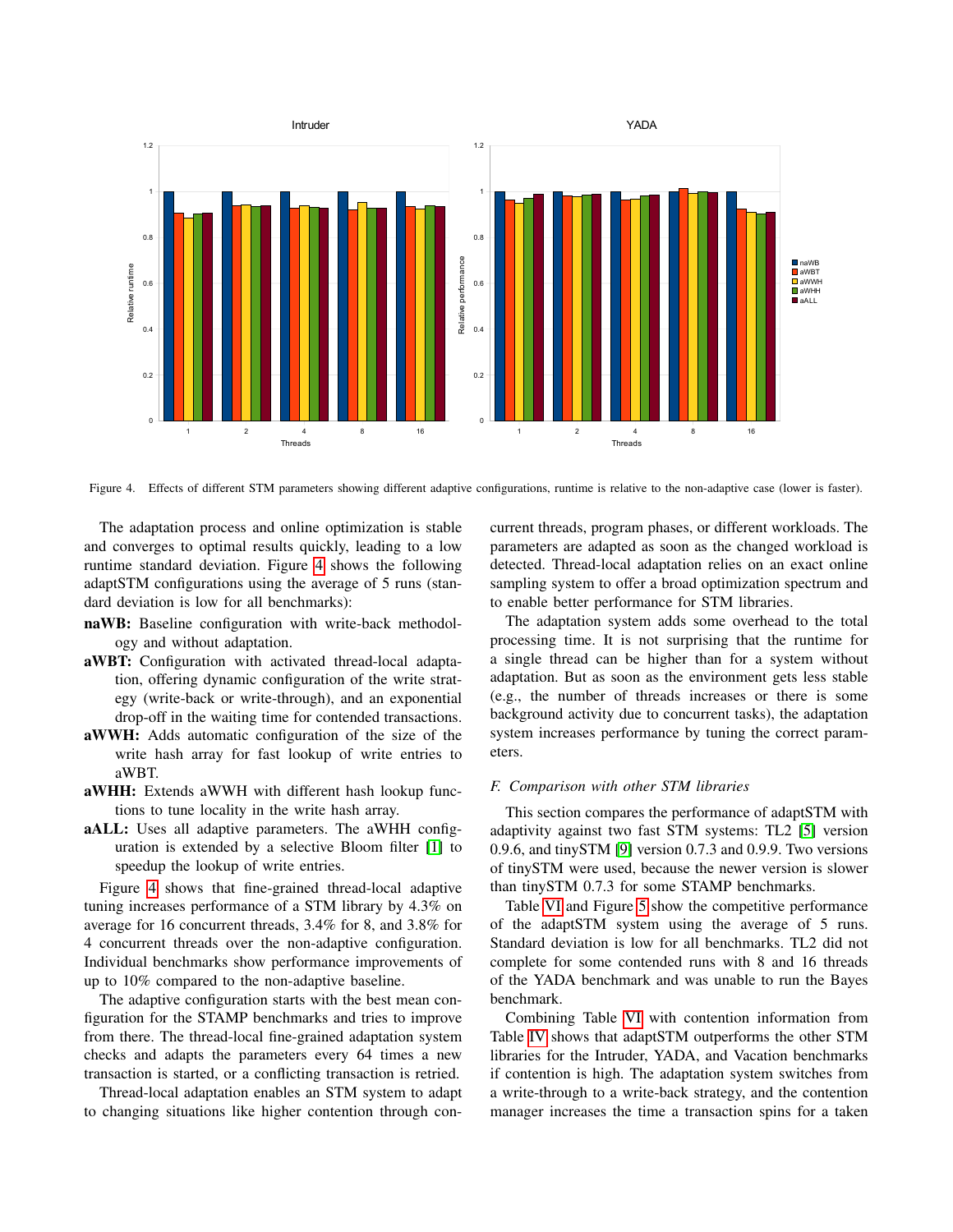

<span id="page-7-1"></span>Figure 5. Comparison of adaptSTM with TL2, tinySTM version 0.7.3 (tstm), and tinySTM version 0.9.9 (tstm099). Runtime relative to adaptSTM baseline (lower is faster).

lock before it aborts.

In Table [VI](#page-8-1) adaptSTM outperforms TL2 for all benchmarks except SSCA2. This suggests that the default writethrough approach combined with eager-locking is faster than the lazy-locking write-back approach of TL2. Comparing adaptSTM to TL2 results in an average speedup of 43% for 8 threads and 137% for 16 threads.

adaptSTM shows better performance for both versions of tinySTM for most of the benchmarks. Especially in highly contended environments adaptSTM adapts to the given situation. adaptSTM outperforms tinySTM 0.9.9 by 390% on average for 16 threads, or if we exclude the YADA benchmark by 123% for 16 threads.

An interesting result is the runtime for 16 threads. These numbers show the case with higher contention through concurrent programs. adaptSTM copes with the additional contention and still delivers good performance. The Intruder, kmeans, Vacation, and YADA benchmarks show how adaptSTM handles higher contention compared to TL2 and tinySTM.

In a heavily contended environment other factors influence the result of STM benchmarks. We attribute the performance edge of an adaptive system in contended situations to a large extent to the design decision to use an (adaptive) backoff strategy instead of retrying immediately and to the dynamic switch from a write-through to a write-back strategy for transactional writes.

## V. RELATED WORK

<span id="page-7-0"></span>The book *Transactional Memory* [\[16\]](#page-9-11) by Larus and Rajwar gives an overview about the history of many TM systems. It shows different STM designs and includes implementation details.

Early STM systems [\[10,](#page-9-12) [11,](#page-9-13) [13,](#page-9-2) [18,](#page-9-14) [26\]](#page-9-15) evolved out of limited hardware TM systems [\[14\]](#page-9-16). STM systems are either word-based or object-based and work on word or object granularity. Most of the current word-based STM implementations agree on general design decisions: they use a global locking/versioning table [\[4,](#page-9-17) [6,](#page-9-18) [7,](#page-9-19) [12,](#page-9-20) [22,](#page-9-21) [25,](#page-9-8) [27\]](#page-9-22) and a hash-function to distribute the available locks over the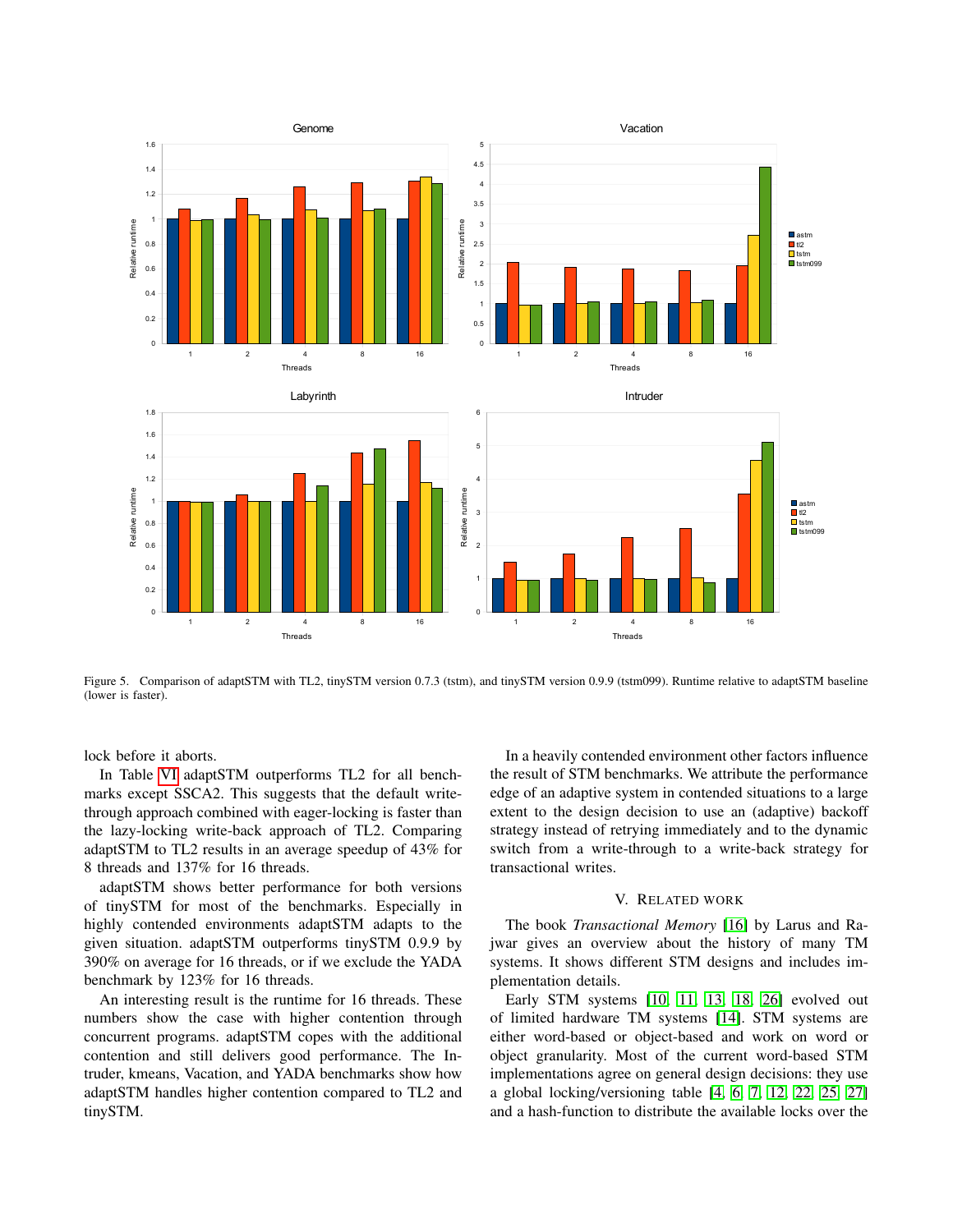| Bench.            | <b>STM</b> | $1$ thr.        | $2$ thr.        | 4 thr.          | 8 thr.          | 16 thr.         |
|-------------------|------------|-----------------|-----------------|-----------------|-----------------|-----------------|
| <b>Bayes</b>      | astm       | $\overline{27}$ | $\overline{27}$ | $\overline{21}$ | $\overline{21}$ | 20              |
|                   | tl2        |                 |                 |                 |                 |                 |
|                   | tstm       | 27              | 26              | 21              | 20              | 20              |
|                   | t099       | 32              | 24              | 22              | 22              | 23              |
| Genome            | astm       | 12              | 6.2             | 3.0             | 1.8             | 2.2             |
|                   | tl2        | 13              | 7.3             | 3.8             | 2.4             | 2.9             |
|                   | tstm       | 12              | 6.4             | 3.2             | 1.9             | 3.0             |
|                   | t099       | 12              | 6.2             | 3.0             | 2.0             | 2.9             |
| Vacation          | astm       | 43              | 25              | 13              | 6.8             | 11              |
|                   | tl2        | 87              | 47              | 24              | 12              | 22              |
|                   | tstm       | 41              | 25              | 13              | 7.0             | 31              |
|                   | t099       | 41              | 26              | 13              | 7.3             | 50              |
| kmeans            | astm       | 124             | 90              | $\overline{51}$ | $\overline{35}$ | 32              |
|                   | tl2        | 197             | 129             | 68              | 43              | 114             |
|                   | tstm       | 97              | 70              | 39              | 27              | 42              |
|                   | t099       | 109             | 78              | 44              | 33              | 88              |
| Labyrin.          | astm       | 83              | 43              | 24              | 14              | 16              |
|                   | tl2        | 83              | 46              | 29              | 19              | 25              |
|                   | tstm       | 83              | 43              | 23              | 16              | 19              |
|                   | t099       | 83              | 43              | 27              | 20              | 18              |
| <b>Intruder</b>   | astm       | $\overline{38}$ | $\overline{23}$ | $\overline{13}$ | 10              | $\overline{10}$ |
|                   | tl2        | 57              | 41              | 29              | 26              | 37              |
|                   | tstm       | 36              | 23              | 13              | 11              | 47              |
|                   | t099       | 36              | 22              | 13              | 9.0             | 53              |
| SSCA <sub>2</sub> | astm       | 26              | $\overline{22}$ | 15              | 19              | 19              |
|                   | tl2        | 25              | 22              | 16              | 19              | 19              |
|                   | tstm       | 24              | 20              | 15              | 20              | 20              |
|                   | t099       | 23              | 19              | 15              | 13              | 14              |
| YADA              | astm       | 16              | 13              | 8.8             | 8.5             | 10              |
|                   | tl2        | 37              | 26              | 16              | 13              | 21              |
|                   | tstm       | 15              | 12              | 8.4             | 9.1             | 297             |
|                   | t099       | 15              | 12              | 9.2             | 9.6             | 350             |

Table VI

<span id="page-8-1"></span>COMPARISON OF ADAPTSTM (ASTM) WITH TL2, TINYSTM VERSION 0.7.3 (TSTM), AND VERSION 0.9.9 (T099). RUNTIME IN SECONDS, LOWER IS BETTER. BOLD ENTRIES HIGHLIGHT CONFIGURATIONS WHERE ADAPTSTM SIGNIFICANTLY OUTPERFORMS OTHER IMPLEMENTATIONS.

complete memory region. Global locks can be acquired in different fashions. The main design decision is to use either *eager (encounter-time)* locking, or to use *lazy (commit-time)* locking. *Eager locking* signals concurrent transactions that a specific location is currently locked. This scheme makes it possible to abort early on conflicts, but might lead to cascading aborts. *Lazy locking* uses local book-keeping to keep track of locks and only acquires the locks at committime. This avoids the problem of cascading aborts, but conflicts are detected late.

All STM systems keep per transaction information about accessed locations. Local read-sets and write-sets are used to verify committability of transactions, and write-sets are used to undo transactions upon conflicts or aborts.

Another important criterion is the use of a global clock [\[3,](#page-9-23) [23,](#page-9-24) [24,](#page-9-25) [28\]](#page-9-26). The global time is sampled at the start of the transaction and the version of write-locations is set to the current time in the commit phase. Versioning simplifies validation of reads and writes as the STM system only checks if the version (timestamp) of the accessed address is smaller or equal than the start time of the current transaction. Hudson et al. [\[15\]](#page-9-27) studied the effects of concurrent transactional memory allocation and proposed an alternative memory allocator for STM systems.

Two current fast lock-based STM systems with available source code are TL2 [\[3,](#page-9-23) [5\]](#page-9-10) and tinySTM [\[8,](#page-9-3) [9\]](#page-9-4). Both systems use a combined lock/version-array and a global clock. TinySTM is based on a single-version, word-based, eager-locking variant of the lazy snapshot algorithm [\[23\]](#page-9-24). TL2 on the other hand uses lazy locking. TinySTM and TL2 are used to compare between different design decisions and optimizations for adaptSTM.

The performance impact for many different parameters and optimization strategies was already measured. Most of the related work favors static optimization and static tuning of global parameters [\[4,](#page-9-17) [5,](#page-9-10) [7,](#page-9-19) [12,](#page-9-20) [21,](#page-9-28) [30\]](#page-9-29). Static tuning is a key for an efficient baseline, but an important property is to adapt to different workloads. This can only be achieved with dynamic adaptive tuning [\[9,](#page-9-4) [17,](#page-9-1) [20,](#page-9-6) [29\]](#page-9-5).

### VI. CONCLUDING REMARKS

<span id="page-8-0"></span>This paper presents a detailed evaluation of different STM parameters and how the program behavior and performance reacts to changes of these parameters. A detailed analysis describes reasonable parameters and argues for a fixed locking table size and a fixed number of shift bits in the hash-function. Reasonable preconfigured values outperform the global adaptive mechanism in all investigated cases.

The analysis of the data provided by the online adaptation system leads to three different thread-local adaptive optimizations. The hash-function and the size of the writeset's thread-local hash-table are changed adaptively, the write-strategy is adaptively changed from write-through to write-back, and the contention manager uses an exponential backoff strategy depending on the current contention.

Coarse-grained adaptation is an interesting and powerful tool that extends fine-grained adaptation. It is important to direct the effort to those parameters of the adaptation system that significantly contribute to overall performance. Adaptivity improves performance but the effects of individual parameters must be measured carefully because adaptivity does not pay off everywhere.

The presented system can be used for further analysis of different adaptation parameters. Additionally the generated statistics can be used for the analysis and characterization of challenging workloads.

Transactional Memory is an attractive platform for parallel programs, and Software Transactional Memory has attracted considerable attention. This paper demonstrates that an STM system provides numerous opportunities for optimizations and that adaptivity is an important feature of a highperformance TM system.

Source code is available at:<http://people.inf.ethz.ch/payerm/adaptSTM/>